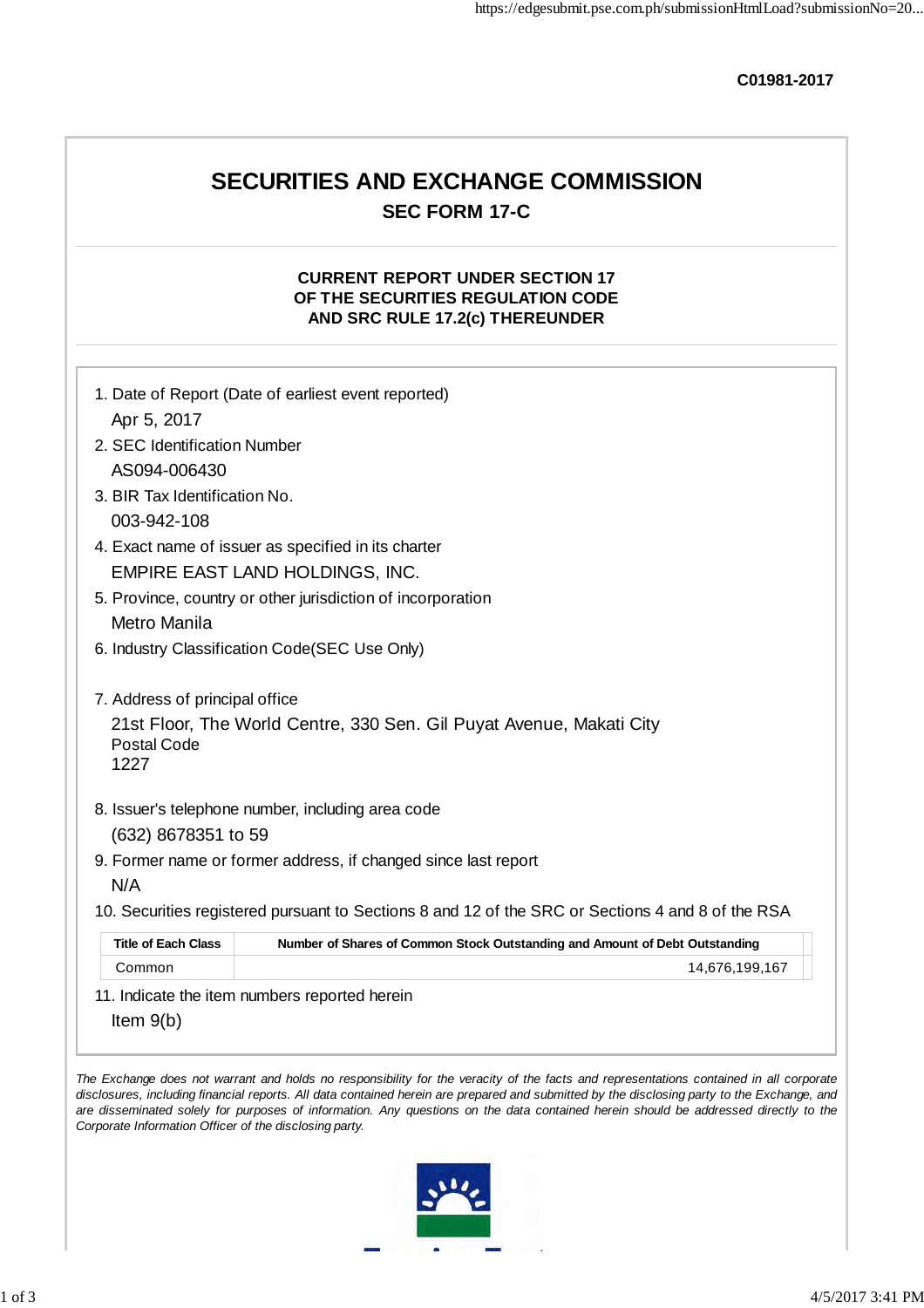# **Empire East**

## **Empire East Land Holdings, Inc.**

## **ELI**

## **PSE Disclosure Form 7-1 - Notice of Annual or Special Stockholders' Meeting** *References: SRC Rule 17 (SEC Form 17-C) and Sections 7 and 4.4 of the Revised Disclosure Rules*

**Subject of the Disclosure**

2017 Annual Stockholders' Meeting

**Background/Description of the Disclosure**

Agenda for Annual Stockholders' Meeting on June 13, 2017 with record date of April 21, 2017.

## **Type of Meeting**

- **Annual**
- **Special**

| Date of Approval by<br><b>Board of Directors</b> | Apr 5, 2017                                                                                                                                                                                                                                                                                                                                                                                                                  |  |
|--------------------------------------------------|------------------------------------------------------------------------------------------------------------------------------------------------------------------------------------------------------------------------------------------------------------------------------------------------------------------------------------------------------------------------------------------------------------------------------|--|
| Date of Stockholders'<br>Meeting                 | Jun 13, 2017                                                                                                                                                                                                                                                                                                                                                                                                                 |  |
| Time                                             | $9:00$ a.m.                                                                                                                                                                                                                                                                                                                                                                                                                  |  |
| Venue                                            | Grand Ballroom, Eastwood Richmonde Hotel, 17 Orchard Road, Eastwood City, Bagumbayan,<br>Quezon City, Philippines                                                                                                                                                                                                                                                                                                            |  |
| <b>Record Date</b>                               | Apr 21, 2017                                                                                                                                                                                                                                                                                                                                                                                                                 |  |
| Agenda                                           | 1. Call to Order<br>2. Proof of Notice and Determination of Quorum<br>3. Approval of Minutes of the Previous Annual Meeting<br>4. Annual Report of Management<br>5. Amendment of Principal Office Address<br>6. Appointment of External Auditors<br>7. Ratification of Acts and Resolutions of the Board of Directors, Board Committees and<br>Management<br>8. Election of Directors<br>9. Other Matters<br>10. Adjournment |  |

#### **Inclusive Dates of Closing of Stock Transfer Books**

| <b>Start Date</b><br>_____ | N/A  |
|----------------------------|------|
| <b>End Date</b>            | `N/A |

### **Other Relevant Information**

Attached is the SEC Form 17-C dated April 5, 2017 in connection with its upcoming Annual Stockholders' Meeting.

**Filed on behalf by:**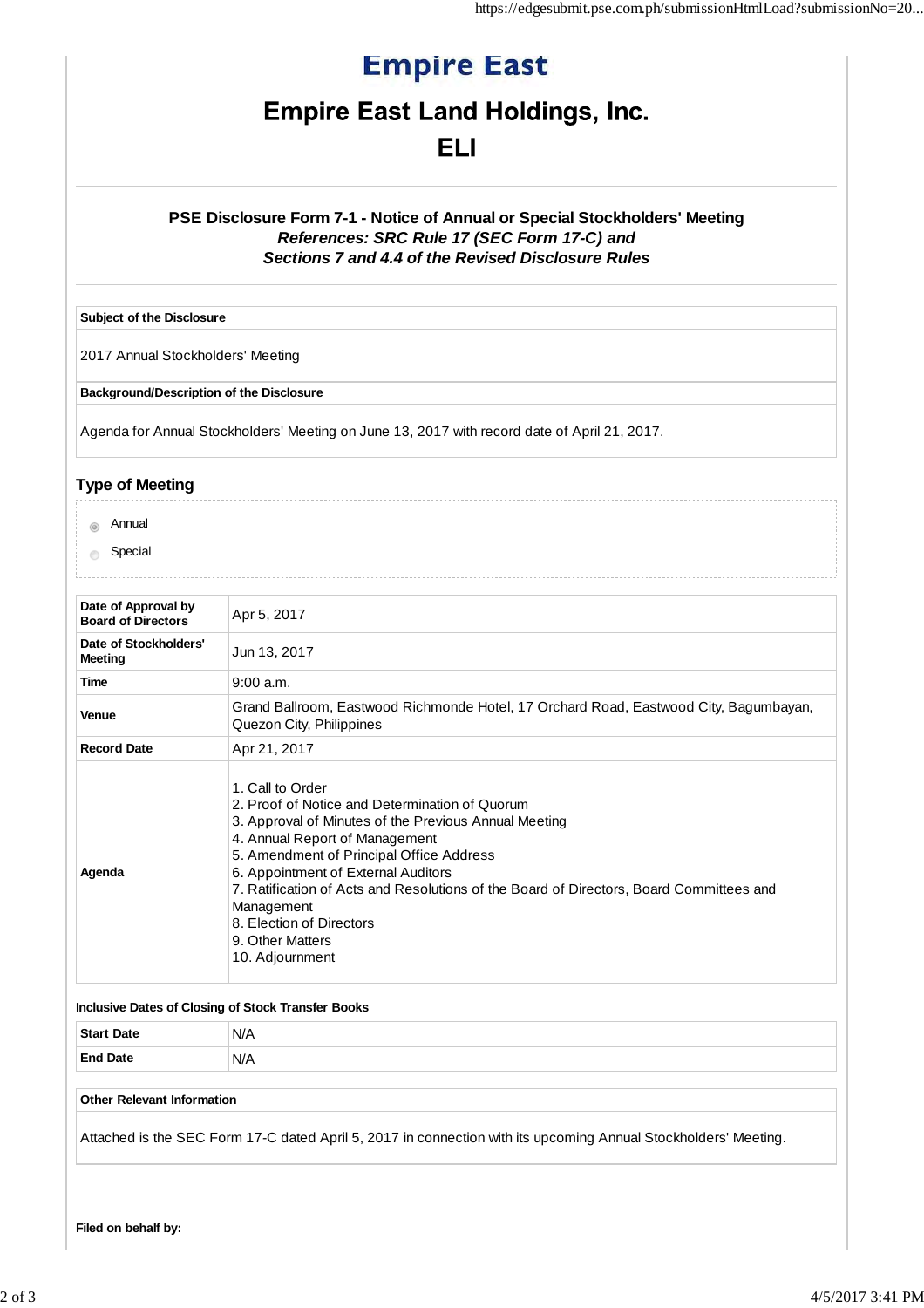| Name        | Dohrie Edangalino |
|-------------|-------------------|
| Designation | Authorized User   |
|             |                   |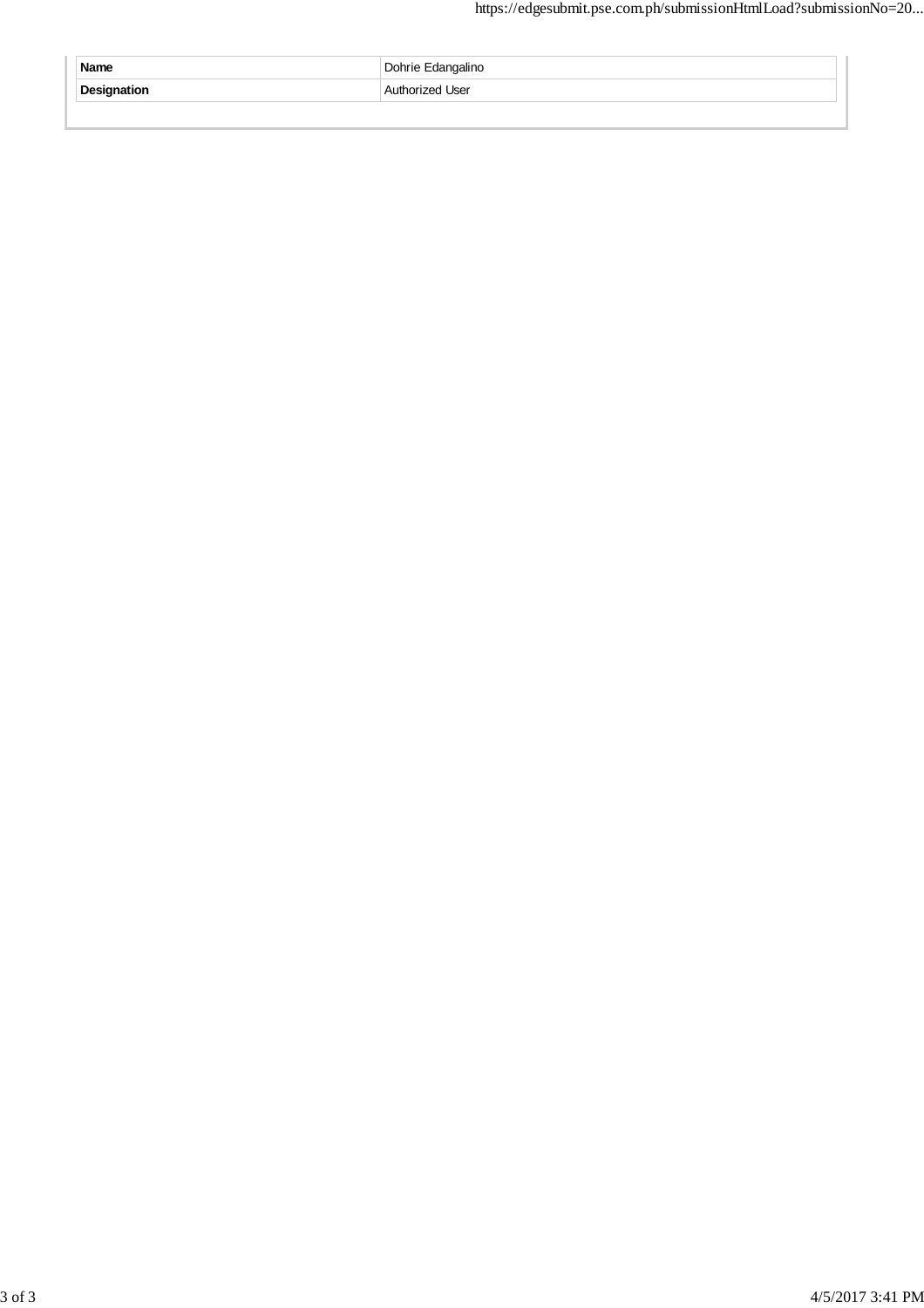#### **SECURITIES AND EXCHANGE COMMISSION SEC FORM 17-C CURRENT REPORT UNDER SECTION 17 OF THE SECURITIES REGULATION CODE AND SRC RULE 17.2(c) THEREUNDER**

### 1. **April 5, 2017**

Date of Report

- 2. SEC Identification No: **AS094-006430** 3. BIR Tax Identification No : **003-942-108**
- 4. **EMPIRE EAST LAND HOLDINGS, INC.**  Exact name of issuer as specified in its charter
- 5. **Metro Manila**  Province, Country or other jurisdiction of incorporation or organization
- 6. (SEC Use Only) Industry Classification Code
- 7. **21st Floor, The World Centre 330 Sen. Gil J. Puyat Avenue Makati City, Philippines 1227** Address of principal office
- 8. **(632) 867-8351 to 59**  Issuer's telephone number, including area code
- 9. Securities registered pursuant to Sections 8 and 12 of the SRC or Sections 4 and 8 of the RSA

 Title of ClassNumber of Shares of Common Stock Outstanding

#### **Common 14,676,199,167**

#### 10. **Item 9 (b)**

Empire East Land Holdings, Inc. will hold its Annual Meeting of Stockholders on Tuesday, June 13, 2017, 9:00 a.m., at the Grand Ballroom, Eastwood Richmonde Hotel, 17 Orchard Road, Eastwood City, Bagumbayan, Quezon City, Philippines with the following agenda:

- 1. Call to Order
- 2. Proof of Notice and Determination of Quorum
- 3. Approval of Minutes of the Previous Annual Meeting
- 4. Annual Report of Management
- 5. Amendment of Principal Office Address
- 6. Appointment of External Auditors
- 7. Ratification of Acts and Resolutions of
- the Board of Directors, Board Committees and Management
- 8. Election of Directors
- 9. Other Matters
- 10. Adjournment

Stockholders of record as of April 21, 2017 will be entitled to notice of, and to vote at, the Annual Meeting.